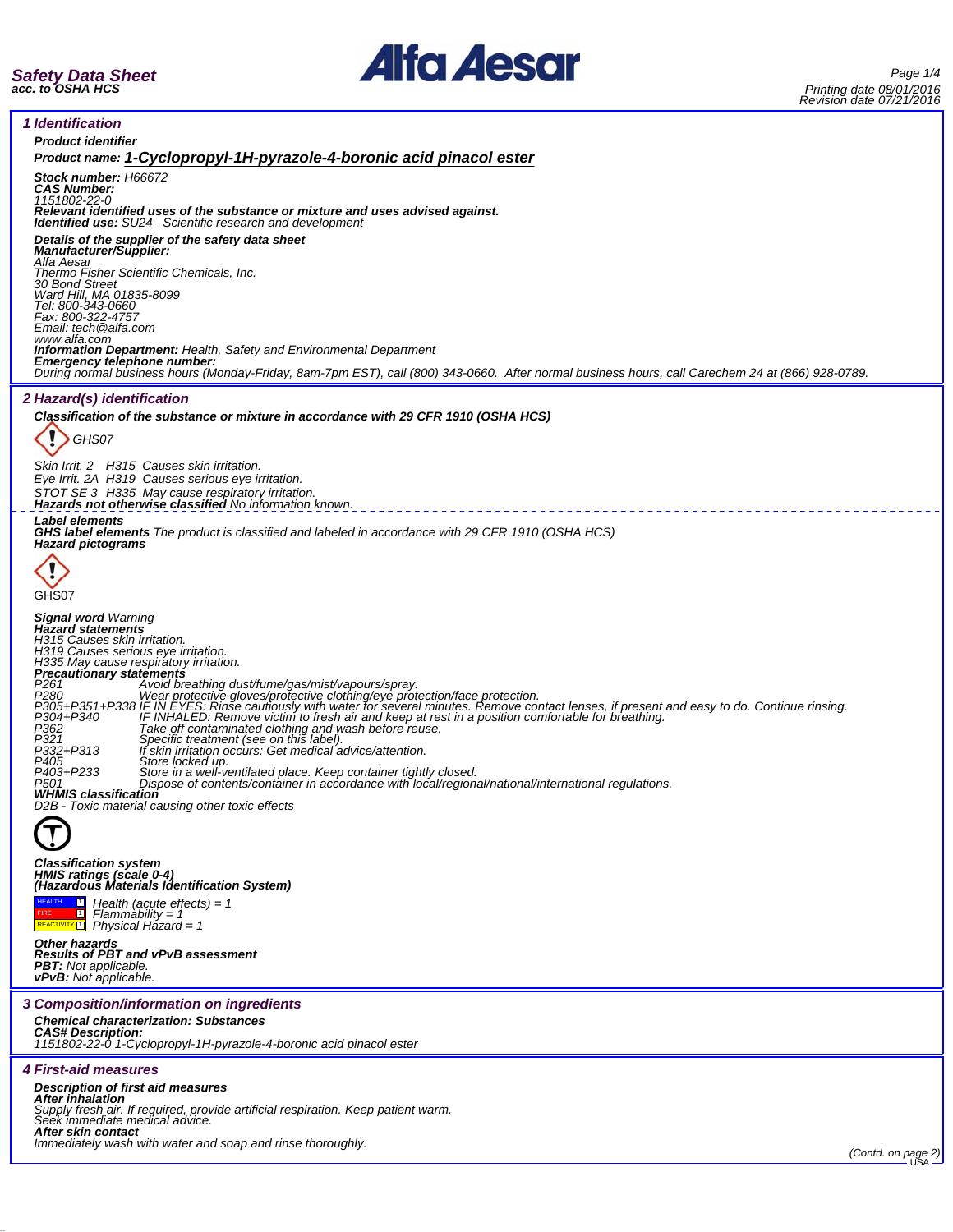## *Safety Data Sheet acc. to OSHA HCS*

## *Product name: 1-Cyclopropyl-1H-pyrazole-4-boronic acid pinacol ester (Contd. of page 1) Seek immediate medical advice. After eye contact Rinse opened eye for several minutes under running water. Then consult a doctor. After swallowing Seek medical treatment. Information for doctor Most important symptoms and effects, both acute and delayed Causes skin irritation. Causes serious eye irritation. May cause respiratory irritation. Indication of any immediate medical attention and special treatment needed No further relevant information available. 5 Fire-fighting measures* **Extinguishing media**<br>**Suitable extinguishing agents** Carbon dioxide, extinguishing powder or water spray. Fight larger fires with water spray or alcohol resistant foam.<br>**Special hazards arising from the substance or mixtu** *If this product is involved in a fire, the following can be released: Carbon monoxide and carbon dioxide Nitrogen oxides (NOx) Nitrogen oxides (NOx)*<br>Boron oxide *Advice for firefighters Protective equipment: Wear self-contained respirator. Wear fully protective impervious suit. 6 Accidental release measures Personal precautions, protective equipment and emergency procedures Wear protective equipment. Keep unprotected persons away. Ensure adequate ventilation* Environmental precautions: Do not allow product to reach sewage system or any water course.<br>Methods and material for containment and cleaning up: Ensure adequate ventilation.<br>Prevention of secondary hazards: No special mea *See Section 7 for information on safe handling See Section 8 for information on personal protection equipment. See Section 13 for disposal information. 7 Handling and storage Handling Precautions for safe handling Keep container tightly sealed. Store in cool, dry place in tightly closed containers. Ensure good ventilation at the workplace. Information about protection against explosions and fires: No information known. Conditions for safe storage, including any incompatibilities Storage* Requirements to be met by storerooms and receptacles: No special requirements.<br>Information about storage in one common storage facility: Store away from oxidizing agents.<br>Further information about storage conditions: *Keep container tightly sealed. Store in cool, dry conditions in well sealed containers. Specific end use(s) No further relevant information available. 8 Exposure controls/personal protection Additional information about design of technical systems: Properly operating chemical fume hood designed for hazardous chemicals and having an average face velocity of at least 100 feet per minute. Control parameters* **Components with limit values that require monitoring at the workplace:**<br>The product does not contain any relevant quantities of materials with critical values that have to be monitored at the workplace.<br>**Additional inform Exposure controls<br>Personal protective equipment<br>General protective and hygienic measures<br>The usual precautionary measures for handling chemicals should be followed.<br>Keep away from foodstuffs, beverages and feed.<br>Remove al** *Avoid contact with the eyes and skin. Maintain an ergonomically appropriate working environment. Breathing equipment: Use suitable respirator when high concentrations are present. Recommended filter device for short term use:* Use a respirator with type N95 (USA) or PE (EN 143) cartridges as a backup to engineering controls. Risk assessment should be performed to determine if air-<br>purifying respirators are appropriate. Only use equipment tested *Impervious of the state of the state of the state of the proper condition.***<br>Impervious gloves prior to each use for their proper condition.<br>Check protective gloves prior to not only depends on the material, b** Check protective gloves prior to each use for their proper condition.<br>The selection of suitable gloves not only depends on the material, but also on quality. Quality will vary from manufacturer to manufacturer. *Eye protection: Safety glasses Body protection: Protective work clothing. 9 Physical and chemical properties Information on basic physical and chemical properties General Information Appearance: Form: Solid Odor: Not determined* **Odor threshold:** *pH-value:* Not applicable. *(Contd. on page 3)*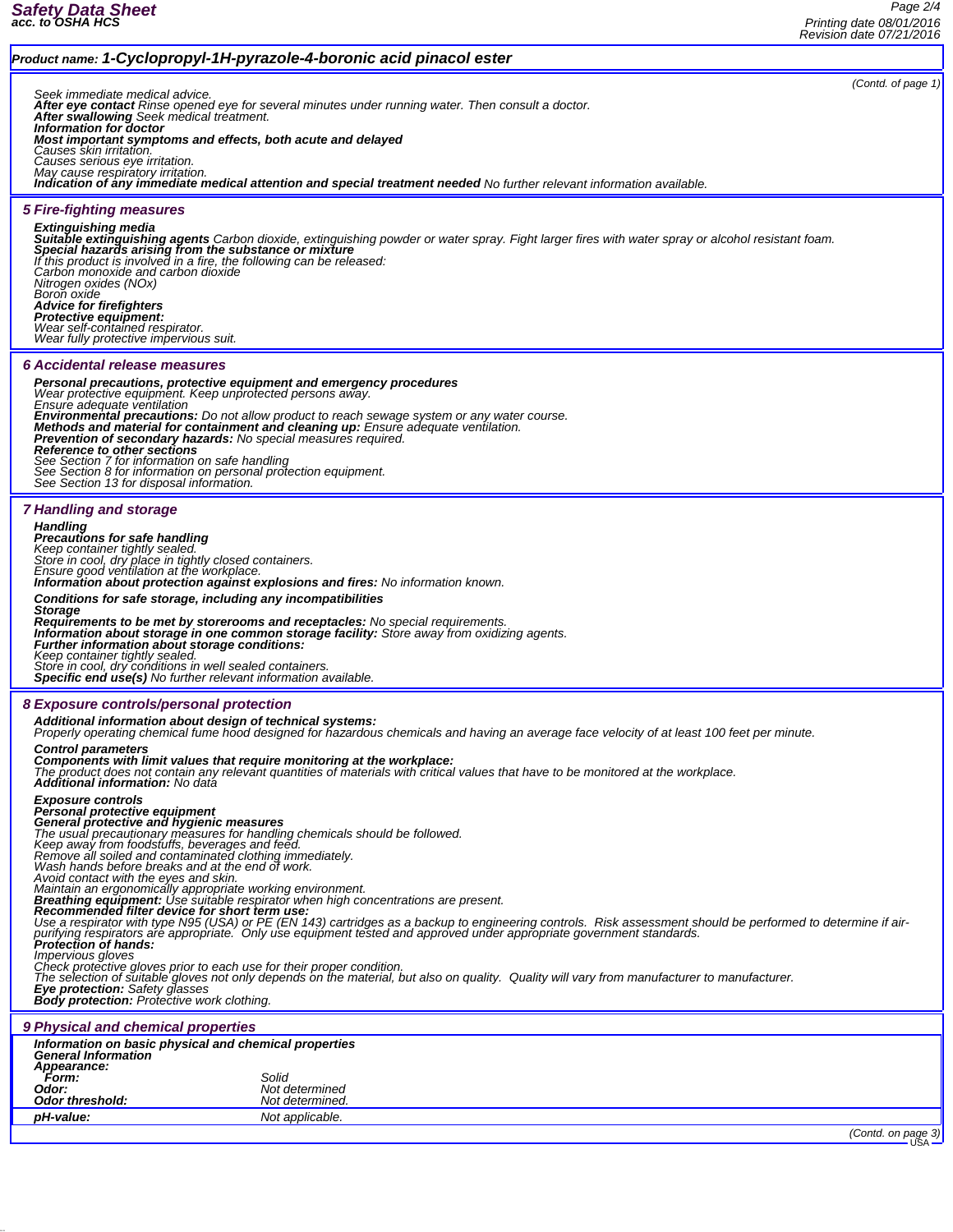## *Product name: 1-Cyclopropyl-1H-pyrazole-4-boronic acid pinacol ester*

*Page 3/4 Printing date 08/01/2016 Revision date 07/21/2016*

|                                                                                                                                                                                                                                                                                                                                                                                                                                                                                                                                                                                                                                                                                                                                                                                                                                                                                                                                                                                                                                                                                                                      |                                                                                                                                                                                                                                                         | (Contd. of page 2) |  |  |
|----------------------------------------------------------------------------------------------------------------------------------------------------------------------------------------------------------------------------------------------------------------------------------------------------------------------------------------------------------------------------------------------------------------------------------------------------------------------------------------------------------------------------------------------------------------------------------------------------------------------------------------------------------------------------------------------------------------------------------------------------------------------------------------------------------------------------------------------------------------------------------------------------------------------------------------------------------------------------------------------------------------------------------------------------------------------------------------------------------------------|---------------------------------------------------------------------------------------------------------------------------------------------------------------------------------------------------------------------------------------------------------|--------------------|--|--|
| <b>Change in condition</b><br><b>Melting point/Melting range:</b><br>Boiling point/Boiling range:<br>Sublimation temperature / start:<br>Flammability (solid, gaseous)<br>Ignition temperature:<br>Decomposition temperature:<br>Auto igniting:                                                                                                                                                                                                                                                                                                                                                                                                                                                                                                                                                                                                                                                                                                                                                                                                                                                                      | Not determined<br>Not determined<br>Not determined<br>Not determined.<br>Not determined<br>Not determined<br>Not determined.                                                                                                                            |                    |  |  |
| Danger of explosion:<br><b>Explosion limits:</b><br>Lower:<br><b>Upper:</b><br>Vapor pressure:<br><b>Density:</b><br><b>Relative density</b><br>Vapor density<br>Evaporation rate<br>Solubility in / Miscibility with<br>Water:<br><b>Partition coefficient (n-octanol/water): Not determined.</b><br>Viscosity:<br>dynamic:<br>kinematic:<br><b>Other information</b>                                                                                                                                                                                                                                                                                                                                                                                                                                                                                                                                                                                                                                                                                                                                               | Not determined.<br>Not determined<br>Not determined<br>Not applicable.<br>Not determined<br>Not determined.<br>Not applicable.<br>Not applicable.<br>Not determined<br>Not applicable.<br>Not applicable.<br>No further relevant information available. |                    |  |  |
| <b>10 Stability and reactivity</b><br><b>Reactivity</b> No information known.<br>Chemical stability Stable under recommended storage conditions.<br><b>Thermal decomposition / conditions to be avoided:</b> Decomposition will not occur if used and stored according to specifications.<br>Possibility of hazardous reactions Reacts with strong oxidizing agents<br><b>Conditions to avoid</b> No further relevant information available.<br><b>Incompatible materials: Oxidizing agents</b><br>Hazardous decomposition products:<br>Carbon monoxide and carbon dioxide<br>Nitrogen oxides<br>Boron oxide                                                                                                                                                                                                                                                                                                                                                                                                                                                                                                         |                                                                                                                                                                                                                                                         |                    |  |  |
| 11 Toxicological information<br>Information on toxicological effects<br><b>Acute toxicity:</b> No effects known.<br>LD/LC50 values that are relevant for classification: No data<br><b>Skin irritation or corrosion:</b> Causes skin irritation.<br>Eye irritation or corrosion: Causes serious eye irritation.<br>Sensitization: No sensitizing effects known.<br>Germ cell mutagenicity: No effects known.<br>Carcinogenicity: EPA-1: Data are inadequate for an assessment of human carcinogenic potential.<br>Reproductive toxicity: No effects known.<br>Specific target organ system toxicity - repeated exposure: No effects known.<br>Specific target organ system toxicity - single exposure: May cause respiratory irritation.<br><b>Aspiration hazard:</b> No effects known.<br>Subacute to chronic toxicity: No effects known.<br><b>Additional toxicological information:</b> To the best of our knowledge the acute and chronic toxicity of this substance is not fully known.<br>Carcinogenic categories<br><b>OSHA-Ca (Occupational Safety &amp; Health Administration)</b> Substance is not listed. |                                                                                                                                                                                                                                                         |                    |  |  |
| <b>12 Ecological information</b><br><b>Toxicity</b><br>Aquatic toxicity: No further relevant information available.<br>Persistence and degradability No further relevant information available.<br>Bioaccumulative potential No further relevant information available.<br><b>Mobility in soil</b> No further relevant information available.<br>Additional ecological information:<br>General notes:<br>Do not allow undiluted product or large quantities to reach ground water, water course or sewage system.<br>Avoid transfer into the environment.<br><b>Results of PBT and vPvB assessment</b><br><b>PBT:</b> Not applicable.<br><b>vPvB:</b> Not applicable.<br><b>Other adverse effects</b> No further relevant information available.                                                                                                                                                                                                                                                                                                                                                                     |                                                                                                                                                                                                                                                         |                    |  |  |
| <b>13 Disposal considerations</b><br>Waste treatment methods<br>Recommendation Consult state, local or national regulations to ensure proper disposal.<br><b>Uncleaned packagings:</b><br><b>Recommendation:</b> Disposal must be made according to official regulations.                                                                                                                                                                                                                                                                                                                                                                                                                                                                                                                                                                                                                                                                                                                                                                                                                                            |                                                                                                                                                                                                                                                         |                    |  |  |
| <b>14 Transport information</b>                                                                                                                                                                                                                                                                                                                                                                                                                                                                                                                                                                                                                                                                                                                                                                                                                                                                                                                                                                                                                                                                                      |                                                                                                                                                                                                                                                         |                    |  |  |
| <b>UN-Number</b><br>DOT, ADN, IMDG, IATA                                                                                                                                                                                                                                                                                                                                                                                                                                                                                                                                                                                                                                                                                                                                                                                                                                                                                                                                                                                                                                                                             | Not applicable                                                                                                                                                                                                                                          |                    |  |  |
| UN proper shipping name                                                                                                                                                                                                                                                                                                                                                                                                                                                                                                                                                                                                                                                                                                                                                                                                                                                                                                                                                                                                                                                                                              |                                                                                                                                                                                                                                                         |                    |  |  |
| DOT, ADN, IMDG, IATA<br>Transport hazard class(es)<br>DOT, ADR, ADN, IMDG, IATA                                                                                                                                                                                                                                                                                                                                                                                                                                                                                                                                                                                                                                                                                                                                                                                                                                                                                                                                                                                                                                      | Not applicable                                                                                                                                                                                                                                          |                    |  |  |
| Class                                                                                                                                                                                                                                                                                                                                                                                                                                                                                                                                                                                                                                                                                                                                                                                                                                                                                                                                                                                                                                                                                                                | Not applicable                                                                                                                                                                                                                                          |                    |  |  |

*(Contd. on page 4)*